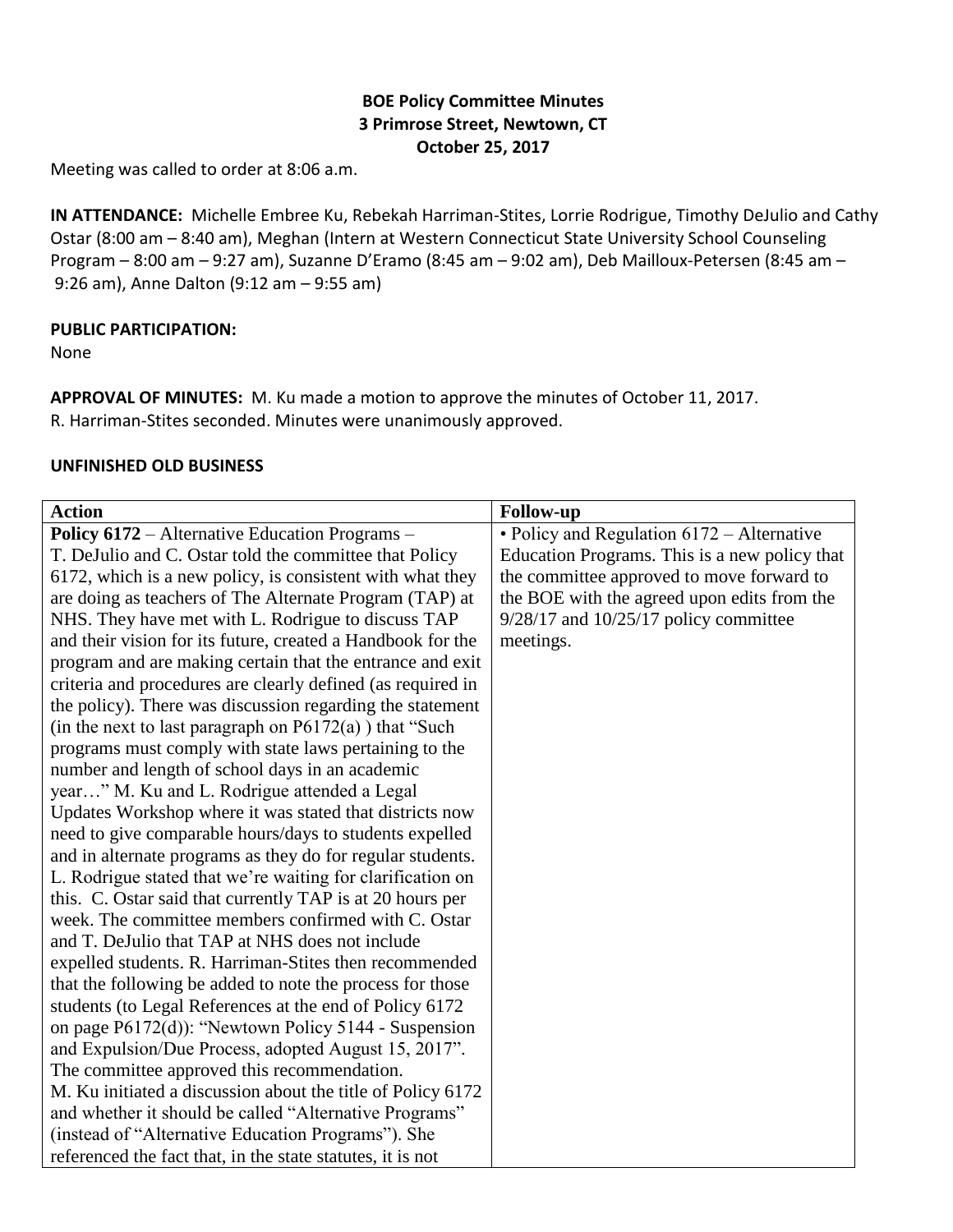### **Policy 6172 (continued):**

called "Alternative Education". In the final analysis, it" was recommended that the title remain as "Alternative Education Programs" since "Alternative education is clearly defined on page P6172(a), paragraph 3. On page P6172(b), it was decided that the last sentence in the  $1<sup>st</sup>$  paragraph shall remain, "There shall be an annual evaluation of alternative education programs." C. Ostar stated that evaluations currently occur in meetings with the principal. The committee members recommended that it would also be very helpful to set programmatic goals for TAP and then evaluate them. R. Harriman-Stites stated that this is extremely useful when applying for grants, and indicated that knowing how many students graduate from the program is excellent data to have, since the goal is to either return them to the traditional environment or graduate them. M. Ku asked if this program could attract students from other districts in the future? L. Rodrigue stated that this is definitely a possibility and this is also where data becomes so important.

Pertaining to the regulation with the heading, "A new administrative regulation to consider", C. Ostar and T. DeJulio feel that it is indicative of what they are doing or going to be doing moving forward. The committee members reiterated that the regulation can be changed as needed without coming back to the policy committee. Two changes were made under "Guidelines for Student Placement" - on page R6172(b) #2 "Entrance Criteria". The  $2<sup>nd</sup>$  bulleted item will now read, "• Alternative education schools and programs develop clear and objective criteria for admission consistent with stated program guidelines that are provided to students and their parents/guardians." (And remove "at the time of admittance into the alternative setting.") Next on page  $R6172(c)$  in the  $2<sup>nd</sup>$  paragraph under "Guidelines for Student Placement (continued)", it is to now read "The entrance criteria and procedures must be explicitly written in each alternative education program/school handbook and provided to parents/guardians and students in the language of the home." (And remove "at the time of admittance into the alternative setting.") The committee members noted the importance of this program and the difference it makes by providing a meaningful alternative to the traditional college path. Policy 6172 – Alternative Education Programs – was approved to move forward to the BOE with agreed upon edits.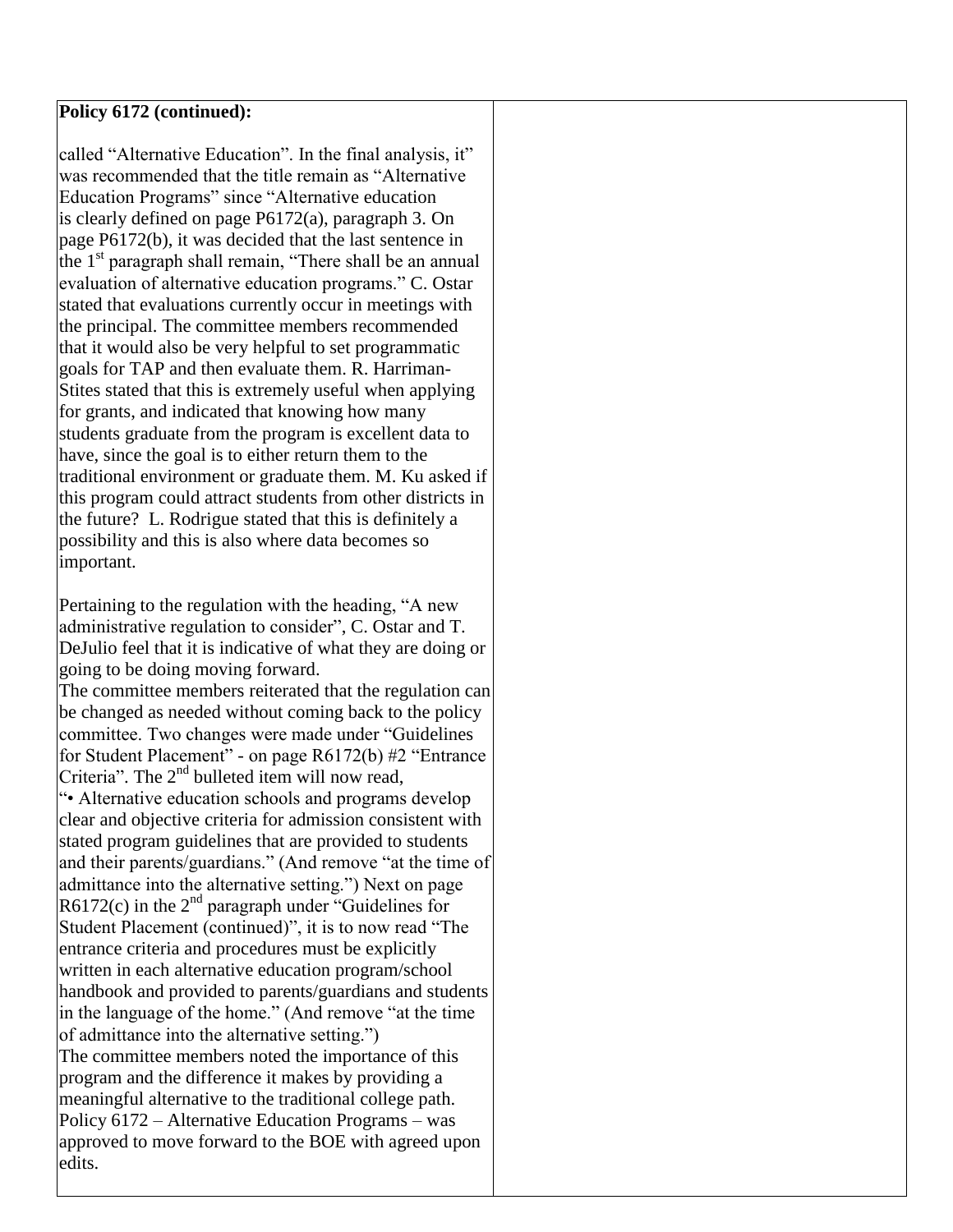| Policy 4118.14/4218.14 - Certified/Non-Certified -                                                                  | • Policy and Regulation $4118.14/4218.14 -$         |
|---------------------------------------------------------------------------------------------------------------------|-----------------------------------------------------|
| Nondiscrimination on the Basis of Disabilities –                                                                    | Certified/Non-Certified - Nondiscrimination on      |
| S. D'Eramo likes CABE policy with heading "A                                                                        | the Basis of Disabilities is to be moved forward to |
| recommended 'good practice' policy to consider." On                                                                 | the BOE with the agreed upon edits. It replaces     |
| page $P4118.14(a)/4218.14$ , after the heading                                                                      | Newtown's policies 4-705 and 8-602.                 |
| "Nondiscrimination on the Basis of Disabilities, remove                                                             |                                                     |
| "(Option 1)". Then at the end of the last sentence on that                                                          |                                                     |
| same page, change to Director of "Human Resources"                                                                  |                                                     |
| (and remove "Pupil Personnel Services). On page                                                                     |                                                     |
| P4118.14(b)/4218.14, again remove "(Option 1)" after                                                                |                                                     |
|                                                                                                                     |                                                     |
| the heading and delete the box below that begins with                                                               |                                                     |
| "Note:" In the 1 <sup>st</sup> sentence below that box, again change                                                |                                                     |
| to Director of "Human Resources" (and remove "Pupil                                                                 |                                                     |
| Personnel Services"). Next delete the entire box with the                                                           |                                                     |
| heading "Optional language for Fragrance and Chemical                                                               |                                                     |
| Sensitivities".                                                                                                     |                                                     |
| S. D'Eramo also likes the Form titled "Section 504/ADA,                                                             |                                                     |
| Employee Request for Accommodation" with the                                                                        |                                                     |
| following changes: Under $#3$ , "Authorization to                                                                   |                                                     |
| Communicate with Medical Provider", insert "Newtown                                                                 |                                                     |
| Public Schools" in the blank space before District and                                                              |                                                     |
| then, in that same sentence, change to Director of                                                                  |                                                     |
| "Human Resources" (and remove "Pupil Personnel"                                                                     |                                                     |
| Services"). At the very bottom of the Form, in statement                                                            |                                                     |
| starting "ONCE COMPLETED" change to "Director                                                                       |                                                     |
| of Human Resources" (and remove "Pupil Personnel                                                                    |                                                     |
| Services"). R. Harriman-Stites asked S. D'Eramo if we                                                               |                                                     |
| currently have this form and she answered that we do<br>not.                                                        |                                                     |
|                                                                                                                     |                                                     |
| S. D'Eramo feels that the "Sample regulation" is clear                                                              |                                                     |
| and wants to include it all with some changes. On page                                                              |                                                     |
| $R4118.14(a)/4218.14$ in the last paragraph after the first                                                         |                                                     |
| sentence following: "Major Life Activities:" delete the<br>section after "and working:" that is in italics. Next on |                                                     |
| page R4118.14(d)/4218.14, under "Grievance Procedure"                                                               |                                                     |
| A." at the bottom of the page, remove "ADA"                                                                         |                                                     |
| Coordinator/". Then remove "ADA Coordinator/" under                                                                 |                                                     |
| B. as well. Lastly on page R4118.14(e)/4218.14, remove                                                              |                                                     |
| "ADA Coordinator/" from C. and D. under "Grievance"                                                                 |                                                     |
| Procedure (continued)". S. D'Eramo believes the                                                                     |                                                     |
| Appendix titled "Specific Impairments Considered to be                                                              |                                                     |
| Disabilities" is good as it is. This Policy 4118.14/4218.14                                                         |                                                     |
| replaces Newtown's policies 4-705 and 8-602. The                                                                    |                                                     |
| committee approved this policy to move forward to the                                                               |                                                     |
|                                                                                                                     |                                                     |
| BOE with the agreed upon edits.                                                                                     |                                                     |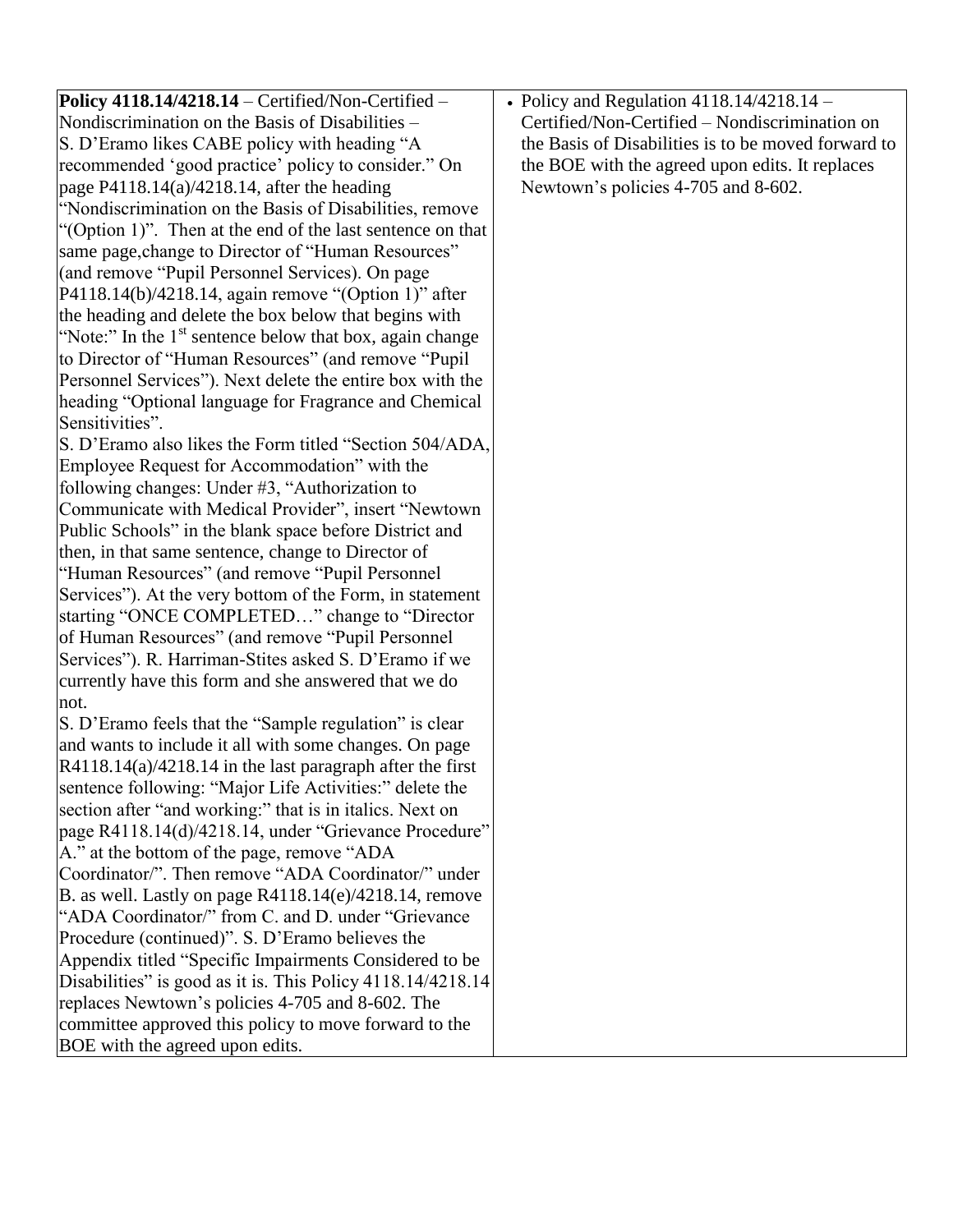| Policy $5145.4$ – Students – Nondiscrimination –<br>Americans with Disabilities Act/Section 504 -<br>D. Petersen likes the CABE policy with the heading<br>"Another version of this policy to consider." that begins,<br>"The Board of Education shall ensure" On page<br>P5145.4(a) in the first paragraph, $2nd$ sentence, a comma<br>needs to be added after "writing". Then, at the bottom of<br>the page, the box that starts with "Note" needs to be                                                                                                                                                                                                                                                                                                                                                                                                                                                                                                                                                                                                                                                                                                                      | • Policy $5145.4$ – Students – Nondiscrimination –<br>Americans with Disabilities Act/Section 504 – The<br>committee approved moving this forward to the<br>BOE with the agreed upon edits. It replaces<br>Newtown's policy 802.1.                                                                                                             |
|---------------------------------------------------------------------------------------------------------------------------------------------------------------------------------------------------------------------------------------------------------------------------------------------------------------------------------------------------------------------------------------------------------------------------------------------------------------------------------------------------------------------------------------------------------------------------------------------------------------------------------------------------------------------------------------------------------------------------------------------------------------------------------------------------------------------------------------------------------------------------------------------------------------------------------------------------------------------------------------------------------------------------------------------------------------------------------------------------------------------------------------------------------------------------------|------------------------------------------------------------------------------------------------------------------------------------------------------------------------------------------------------------------------------------------------------------------------------------------------------------------------------------------------|
| completely deleted. D. Petersen does not need the<br>Appendix included. This policy replaces Newtown's<br>policy 802.1. The committee approved Policy 5145.4 to<br>move forward to the BOE with the agreed upon edits.                                                                                                                                                                                                                                                                                                                                                                                                                                                                                                                                                                                                                                                                                                                                                                                                                                                                                                                                                          |                                                                                                                                                                                                                                                                                                                                                |
| Newtown Policy 1250 - Community Relations - Visits<br>to the Schools – the committee revisited<br>D. Petersen's proposed policy on "Classroom"<br>Observations" at her request. D. Petersen feels that<br>Newtown's current Policy 1250 is too general in its<br>statements under "Classroom Observations" and that the<br>wording needs to be more specific as regards outside<br>evaluators coming in, having a time frame, and regarding<br>the issue of confidentiality. The committee agreed that D.<br>Petersen's proposed policy should be added to our<br>current Policy 1250 at the end before "Legal Reference:<br>Connecticut General Statutes". Create the heading<br>"Classroom Observations" and add D. Petersen's<br>proposed policy in its entirety (with previous edits) plus<br>delete the first paragraph. Next, remove "Classroom"<br>Observations" in its entirety from the regulation on page<br>$1250(c)$ . There was some discussion about asking PTAs<br>to give out information to parents about the issue of<br>confidentiality. The committee approved sending<br>Newtown Policy 1250, with the agreed upon edits, to the<br><b>BOE</b> for review. | • The committee approved moving Newtown's<br>Policy and Regulation 1250 – Community<br>Relations – Visits to the Schools - forward to the<br>BOE, with agreed upon edits, for review.                                                                                                                                                          |
| Policy 5141.251 – Accommodating Students with<br>Special Dietary Needs – This policy was approved at the<br>$9/28/17$ policy committee meeting to move forward to<br>the BOE with the agreed upon edits.<br>D. Petersen had no changes to request after her review of<br>the regulation. A. Dalton reviewed this regulation and<br>requested that on page R5141.251(d) under<br>"Accommodating Disabled Students with Special Dietary<br>Needs (Modified Meals for Disabled Students)", #13 be<br>entirely deleted. The committee agreed and this policy<br>and regulation will be moved back into the group waiting<br>to go forward to the BOE with the 5000 series.                                                                                                                                                                                                                                                                                                                                                                                                                                                                                                          | • Policy $5141.251 -$ Accommodating Students with<br>Special Dietary Needs. The committee has agreed<br>that this policy (as approved at the $9/28/17$ policy<br>committee meeting) and the regulation, as edited at<br>this meeting, will be put back into the group of<br>policies waiting to go forward to the BOE with the<br>5000 series. |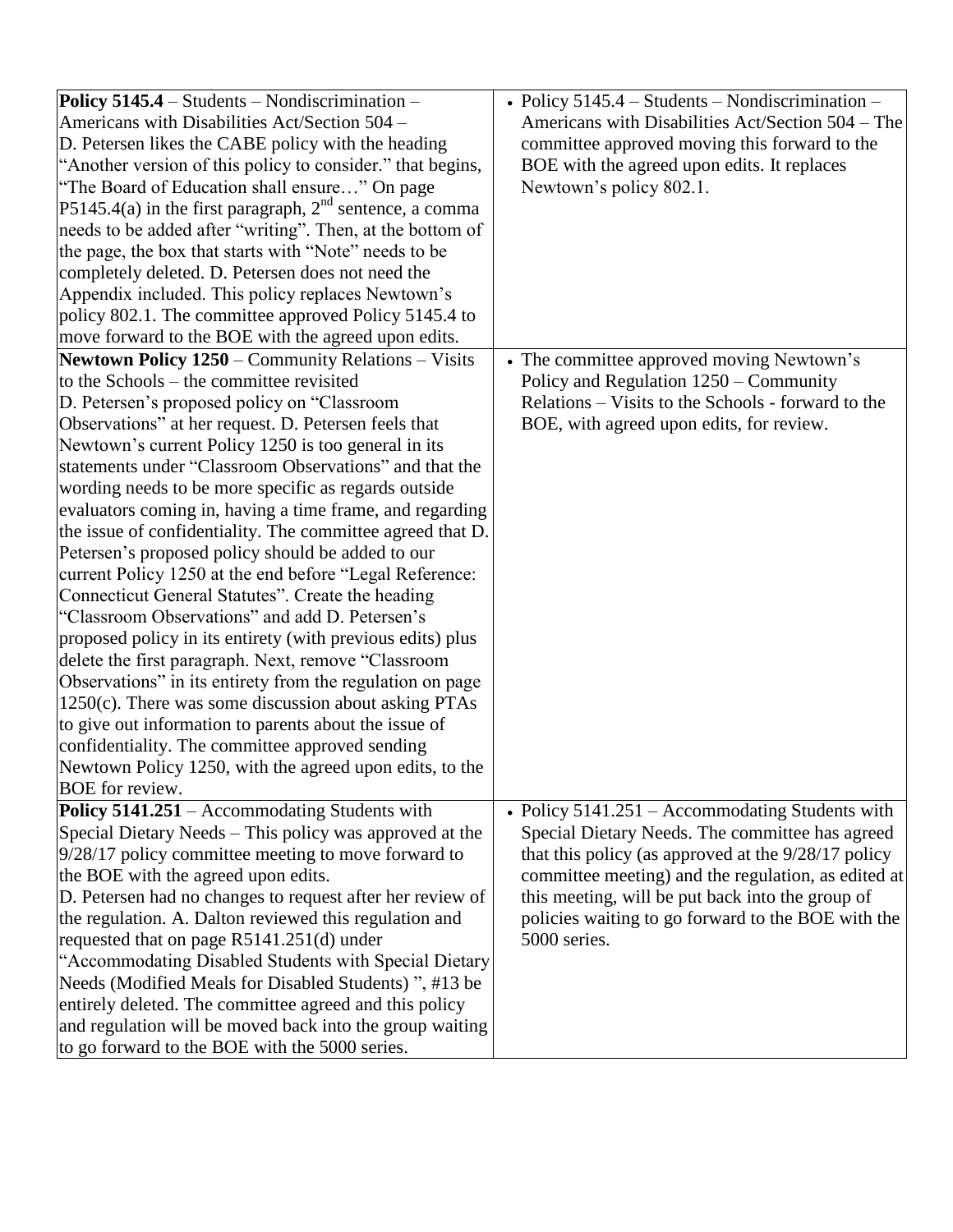| Policy 5141.25 – Students with Special Health Care<br>• Policy $5141.25$ – Students with Special Health<br>Needs – Life-Threatening Allergies and Glycogen<br>Care Needs – Life-Threatening Allergies and<br>Storage Disease Management. L. Rodrigue and A.<br>Glycogen Storage Disease Management - The<br>Dalton discussed the meeting that was held to work on<br>committee agreed that this policy could go<br>forward, with the edits from the 9/13/17, 9/28/17<br>the concerns in this policy. Changes are as follows: On<br>page 5141.25(c), #3, remove "Emergency Care Plan and<br>and this meeting, to the BOE for review (once L.<br>Treatment Authorization ("Emergency Care Plan") and<br>Rodrigue has confirmed the correct information<br>add "Authorization for the Administration of<br>from the Middle School).<br>Medication". On page $5141.25(e)$ , remove the paragraph<br>labeled "G" in its entirety and replace with "As part of<br>the IHCP, an ECP shall be developed and disseminated<br>to all appropriate school staff." Then add an "H" on this<br>same page with the sentence: "Certified school staff, who<br>are supervising students in a school sponsored activity<br>outside of school hours, will consult with the school<br>nurse regarding any student medical alerts." On page<br>$5141.25(g)$ under C. Food in Schools no. 4, delete this<br>whole sentence and change numbering. Next on page<br>5141.25(h) under D. "Food in Schools – Curricular<br>Instruction Use" in #1 add "K - 8" before classroom.<br>Then add a #2 that states "In view of the developmental<br>age and maturity of high school students, in grades 9-12,<br>staff will communicate directly with students in courses<br>where peanuts/tree nuts may be used in the curriculum<br>(e.g. Culinary classes). Such activities will be held in<br>appropriate areas as designated by administration."<br>Finally change #2 to #3 and again add " $K - 8$ " before<br>classroom. L. Rodrigue to check with Tom Einhorn and<br>Jim Ross at the Middle School to make certain that<br>peanuts/tree nuts are not present in any classroom there<br>for any instructional purpose. Once that is confirmed, the<br>committee agreed that this policy could go forward, with<br>the edits from the $9/13/17$ , $9/28/17$ and this meeting, to<br>the BOE for review. |  |
|------------------------------------------------------------------------------------------------------------------------------------------------------------------------------------------------------------------------------------------------------------------------------------------------------------------------------------------------------------------------------------------------------------------------------------------------------------------------------------------------------------------------------------------------------------------------------------------------------------------------------------------------------------------------------------------------------------------------------------------------------------------------------------------------------------------------------------------------------------------------------------------------------------------------------------------------------------------------------------------------------------------------------------------------------------------------------------------------------------------------------------------------------------------------------------------------------------------------------------------------------------------------------------------------------------------------------------------------------------------------------------------------------------------------------------------------------------------------------------------------------------------------------------------------------------------------------------------------------------------------------------------------------------------------------------------------------------------------------------------------------------------------------------------------------------------------------------------------------------------------------------------------------------------------------------------------------------------------------------------------------------------------------------------------------------------------------------------------------------------------------------------------------------------------------------------------------------------------------------------------------------------------------------------------------------------------------------------------------------------------------|--|
|                                                                                                                                                                                                                                                                                                                                                                                                                                                                                                                                                                                                                                                                                                                                                                                                                                                                                                                                                                                                                                                                                                                                                                                                                                                                                                                                                                                                                                                                                                                                                                                                                                                                                                                                                                                                                                                                                                                                                                                                                                                                                                                                                                                                                                                                                                                                                                              |  |
|                                                                                                                                                                                                                                                                                                                                                                                                                                                                                                                                                                                                                                                                                                                                                                                                                                                                                                                                                                                                                                                                                                                                                                                                                                                                                                                                                                                                                                                                                                                                                                                                                                                                                                                                                                                                                                                                                                                                                                                                                                                                                                                                                                                                                                                                                                                                                                              |  |
|                                                                                                                                                                                                                                                                                                                                                                                                                                                                                                                                                                                                                                                                                                                                                                                                                                                                                                                                                                                                                                                                                                                                                                                                                                                                                                                                                                                                                                                                                                                                                                                                                                                                                                                                                                                                                                                                                                                                                                                                                                                                                                                                                                                                                                                                                                                                                                              |  |
|                                                                                                                                                                                                                                                                                                                                                                                                                                                                                                                                                                                                                                                                                                                                                                                                                                                                                                                                                                                                                                                                                                                                                                                                                                                                                                                                                                                                                                                                                                                                                                                                                                                                                                                                                                                                                                                                                                                                                                                                                                                                                                                                                                                                                                                                                                                                                                              |  |
|                                                                                                                                                                                                                                                                                                                                                                                                                                                                                                                                                                                                                                                                                                                                                                                                                                                                                                                                                                                                                                                                                                                                                                                                                                                                                                                                                                                                                                                                                                                                                                                                                                                                                                                                                                                                                                                                                                                                                                                                                                                                                                                                                                                                                                                                                                                                                                              |  |
|                                                                                                                                                                                                                                                                                                                                                                                                                                                                                                                                                                                                                                                                                                                                                                                                                                                                                                                                                                                                                                                                                                                                                                                                                                                                                                                                                                                                                                                                                                                                                                                                                                                                                                                                                                                                                                                                                                                                                                                                                                                                                                                                                                                                                                                                                                                                                                              |  |
|                                                                                                                                                                                                                                                                                                                                                                                                                                                                                                                                                                                                                                                                                                                                                                                                                                                                                                                                                                                                                                                                                                                                                                                                                                                                                                                                                                                                                                                                                                                                                                                                                                                                                                                                                                                                                                                                                                                                                                                                                                                                                                                                                                                                                                                                                                                                                                              |  |
|                                                                                                                                                                                                                                                                                                                                                                                                                                                                                                                                                                                                                                                                                                                                                                                                                                                                                                                                                                                                                                                                                                                                                                                                                                                                                                                                                                                                                                                                                                                                                                                                                                                                                                                                                                                                                                                                                                                                                                                                                                                                                                                                                                                                                                                                                                                                                                              |  |
|                                                                                                                                                                                                                                                                                                                                                                                                                                                                                                                                                                                                                                                                                                                                                                                                                                                                                                                                                                                                                                                                                                                                                                                                                                                                                                                                                                                                                                                                                                                                                                                                                                                                                                                                                                                                                                                                                                                                                                                                                                                                                                                                                                                                                                                                                                                                                                              |  |
|                                                                                                                                                                                                                                                                                                                                                                                                                                                                                                                                                                                                                                                                                                                                                                                                                                                                                                                                                                                                                                                                                                                                                                                                                                                                                                                                                                                                                                                                                                                                                                                                                                                                                                                                                                                                                                                                                                                                                                                                                                                                                                                                                                                                                                                                                                                                                                              |  |
|                                                                                                                                                                                                                                                                                                                                                                                                                                                                                                                                                                                                                                                                                                                                                                                                                                                                                                                                                                                                                                                                                                                                                                                                                                                                                                                                                                                                                                                                                                                                                                                                                                                                                                                                                                                                                                                                                                                                                                                                                                                                                                                                                                                                                                                                                                                                                                              |  |
|                                                                                                                                                                                                                                                                                                                                                                                                                                                                                                                                                                                                                                                                                                                                                                                                                                                                                                                                                                                                                                                                                                                                                                                                                                                                                                                                                                                                                                                                                                                                                                                                                                                                                                                                                                                                                                                                                                                                                                                                                                                                                                                                                                                                                                                                                                                                                                              |  |
|                                                                                                                                                                                                                                                                                                                                                                                                                                                                                                                                                                                                                                                                                                                                                                                                                                                                                                                                                                                                                                                                                                                                                                                                                                                                                                                                                                                                                                                                                                                                                                                                                                                                                                                                                                                                                                                                                                                                                                                                                                                                                                                                                                                                                                                                                                                                                                              |  |
|                                                                                                                                                                                                                                                                                                                                                                                                                                                                                                                                                                                                                                                                                                                                                                                                                                                                                                                                                                                                                                                                                                                                                                                                                                                                                                                                                                                                                                                                                                                                                                                                                                                                                                                                                                                                                                                                                                                                                                                                                                                                                                                                                                                                                                                                                                                                                                              |  |
|                                                                                                                                                                                                                                                                                                                                                                                                                                                                                                                                                                                                                                                                                                                                                                                                                                                                                                                                                                                                                                                                                                                                                                                                                                                                                                                                                                                                                                                                                                                                                                                                                                                                                                                                                                                                                                                                                                                                                                                                                                                                                                                                                                                                                                                                                                                                                                              |  |
|                                                                                                                                                                                                                                                                                                                                                                                                                                                                                                                                                                                                                                                                                                                                                                                                                                                                                                                                                                                                                                                                                                                                                                                                                                                                                                                                                                                                                                                                                                                                                                                                                                                                                                                                                                                                                                                                                                                                                                                                                                                                                                                                                                                                                                                                                                                                                                              |  |
|                                                                                                                                                                                                                                                                                                                                                                                                                                                                                                                                                                                                                                                                                                                                                                                                                                                                                                                                                                                                                                                                                                                                                                                                                                                                                                                                                                                                                                                                                                                                                                                                                                                                                                                                                                                                                                                                                                                                                                                                                                                                                                                                                                                                                                                                                                                                                                              |  |
|                                                                                                                                                                                                                                                                                                                                                                                                                                                                                                                                                                                                                                                                                                                                                                                                                                                                                                                                                                                                                                                                                                                                                                                                                                                                                                                                                                                                                                                                                                                                                                                                                                                                                                                                                                                                                                                                                                                                                                                                                                                                                                                                                                                                                                                                                                                                                                              |  |
|                                                                                                                                                                                                                                                                                                                                                                                                                                                                                                                                                                                                                                                                                                                                                                                                                                                                                                                                                                                                                                                                                                                                                                                                                                                                                                                                                                                                                                                                                                                                                                                                                                                                                                                                                                                                                                                                                                                                                                                                                                                                                                                                                                                                                                                                                                                                                                              |  |
|                                                                                                                                                                                                                                                                                                                                                                                                                                                                                                                                                                                                                                                                                                                                                                                                                                                                                                                                                                                                                                                                                                                                                                                                                                                                                                                                                                                                                                                                                                                                                                                                                                                                                                                                                                                                                                                                                                                                                                                                                                                                                                                                                                                                                                                                                                                                                                              |  |
|                                                                                                                                                                                                                                                                                                                                                                                                                                                                                                                                                                                                                                                                                                                                                                                                                                                                                                                                                                                                                                                                                                                                                                                                                                                                                                                                                                                                                                                                                                                                                                                                                                                                                                                                                                                                                                                                                                                                                                                                                                                                                                                                                                                                                                                                                                                                                                              |  |
|                                                                                                                                                                                                                                                                                                                                                                                                                                                                                                                                                                                                                                                                                                                                                                                                                                                                                                                                                                                                                                                                                                                                                                                                                                                                                                                                                                                                                                                                                                                                                                                                                                                                                                                                                                                                                                                                                                                                                                                                                                                                                                                                                                                                                                                                                                                                                                              |  |
|                                                                                                                                                                                                                                                                                                                                                                                                                                                                                                                                                                                                                                                                                                                                                                                                                                                                                                                                                                                                                                                                                                                                                                                                                                                                                                                                                                                                                                                                                                                                                                                                                                                                                                                                                                                                                                                                                                                                                                                                                                                                                                                                                                                                                                                                                                                                                                              |  |
|                                                                                                                                                                                                                                                                                                                                                                                                                                                                                                                                                                                                                                                                                                                                                                                                                                                                                                                                                                                                                                                                                                                                                                                                                                                                                                                                                                                                                                                                                                                                                                                                                                                                                                                                                                                                                                                                                                                                                                                                                                                                                                                                                                                                                                                                                                                                                                              |  |
|                                                                                                                                                                                                                                                                                                                                                                                                                                                                                                                                                                                                                                                                                                                                                                                                                                                                                                                                                                                                                                                                                                                                                                                                                                                                                                                                                                                                                                                                                                                                                                                                                                                                                                                                                                                                                                                                                                                                                                                                                                                                                                                                                                                                                                                                                                                                                                              |  |
|                                                                                                                                                                                                                                                                                                                                                                                                                                                                                                                                                                                                                                                                                                                                                                                                                                                                                                                                                                                                                                                                                                                                                                                                                                                                                                                                                                                                                                                                                                                                                                                                                                                                                                                                                                                                                                                                                                                                                                                                                                                                                                                                                                                                                                                                                                                                                                              |  |
|                                                                                                                                                                                                                                                                                                                                                                                                                                                                                                                                                                                                                                                                                                                                                                                                                                                                                                                                                                                                                                                                                                                                                                                                                                                                                                                                                                                                                                                                                                                                                                                                                                                                                                                                                                                                                                                                                                                                                                                                                                                                                                                                                                                                                                                                                                                                                                              |  |
|                                                                                                                                                                                                                                                                                                                                                                                                                                                                                                                                                                                                                                                                                                                                                                                                                                                                                                                                                                                                                                                                                                                                                                                                                                                                                                                                                                                                                                                                                                                                                                                                                                                                                                                                                                                                                                                                                                                                                                                                                                                                                                                                                                                                                                                                                                                                                                              |  |
|                                                                                                                                                                                                                                                                                                                                                                                                                                                                                                                                                                                                                                                                                                                                                                                                                                                                                                                                                                                                                                                                                                                                                                                                                                                                                                                                                                                                                                                                                                                                                                                                                                                                                                                                                                                                                                                                                                                                                                                                                                                                                                                                                                                                                                                                                                                                                                              |  |
|                                                                                                                                                                                                                                                                                                                                                                                                                                                                                                                                                                                                                                                                                                                                                                                                                                                                                                                                                                                                                                                                                                                                                                                                                                                                                                                                                                                                                                                                                                                                                                                                                                                                                                                                                                                                                                                                                                                                                                                                                                                                                                                                                                                                                                                                                                                                                                              |  |
|                                                                                                                                                                                                                                                                                                                                                                                                                                                                                                                                                                                                                                                                                                                                                                                                                                                                                                                                                                                                                                                                                                                                                                                                                                                                                                                                                                                                                                                                                                                                                                                                                                                                                                                                                                                                                                                                                                                                                                                                                                                                                                                                                                                                                                                                                                                                                                              |  |
|                                                                                                                                                                                                                                                                                                                                                                                                                                                                                                                                                                                                                                                                                                                                                                                                                                                                                                                                                                                                                                                                                                                                                                                                                                                                                                                                                                                                                                                                                                                                                                                                                                                                                                                                                                                                                                                                                                                                                                                                                                                                                                                                                                                                                                                                                                                                                                              |  |
|                                                                                                                                                                                                                                                                                                                                                                                                                                                                                                                                                                                                                                                                                                                                                                                                                                                                                                                                                                                                                                                                                                                                                                                                                                                                                                                                                                                                                                                                                                                                                                                                                                                                                                                                                                                                                                                                                                                                                                                                                                                                                                                                                                                                                                                                                                                                                                              |  |
|                                                                                                                                                                                                                                                                                                                                                                                                                                                                                                                                                                                                                                                                                                                                                                                                                                                                                                                                                                                                                                                                                                                                                                                                                                                                                                                                                                                                                                                                                                                                                                                                                                                                                                                                                                                                                                                                                                                                                                                                                                                                                                                                                                                                                                                                                                                                                                              |  |

### **NEW BUSINESS**

| <b>Action</b>                                            | <b>Follow-up</b>                                     |
|----------------------------------------------------------|------------------------------------------------------|
| <b>Proposed Home Schooling Policy and Regulation</b>     | Discussion on D. Petersen's Proposed Home            |
| $ 6172.3$ (from the State of Connecticut) – D. Petersen  | Schooling Policy and Regulation 6172.3 will be       |
| stated that she was unable to find in the Newtown        | put on the agenda and continued at the next          |
| policies any references to Home Schooling, thus her      | committee meeting. L. Rodrigue to follow up on       |
| proposed policy using one from the State of Connecticut. | CIAC rules about policies for homeschooled           |
| J. McEvoy also provided the policies that CABE sent to   | students and extracurricular activity participation. |
| the committee on Home Schooling at her request.          |                                                      |
| L. Rodrigue stated that we have no authorization or      |                                                      |
| authority to look at or question the kind of home        |                                                      |
| schooling but a statement or policy is needed.           |                                                      |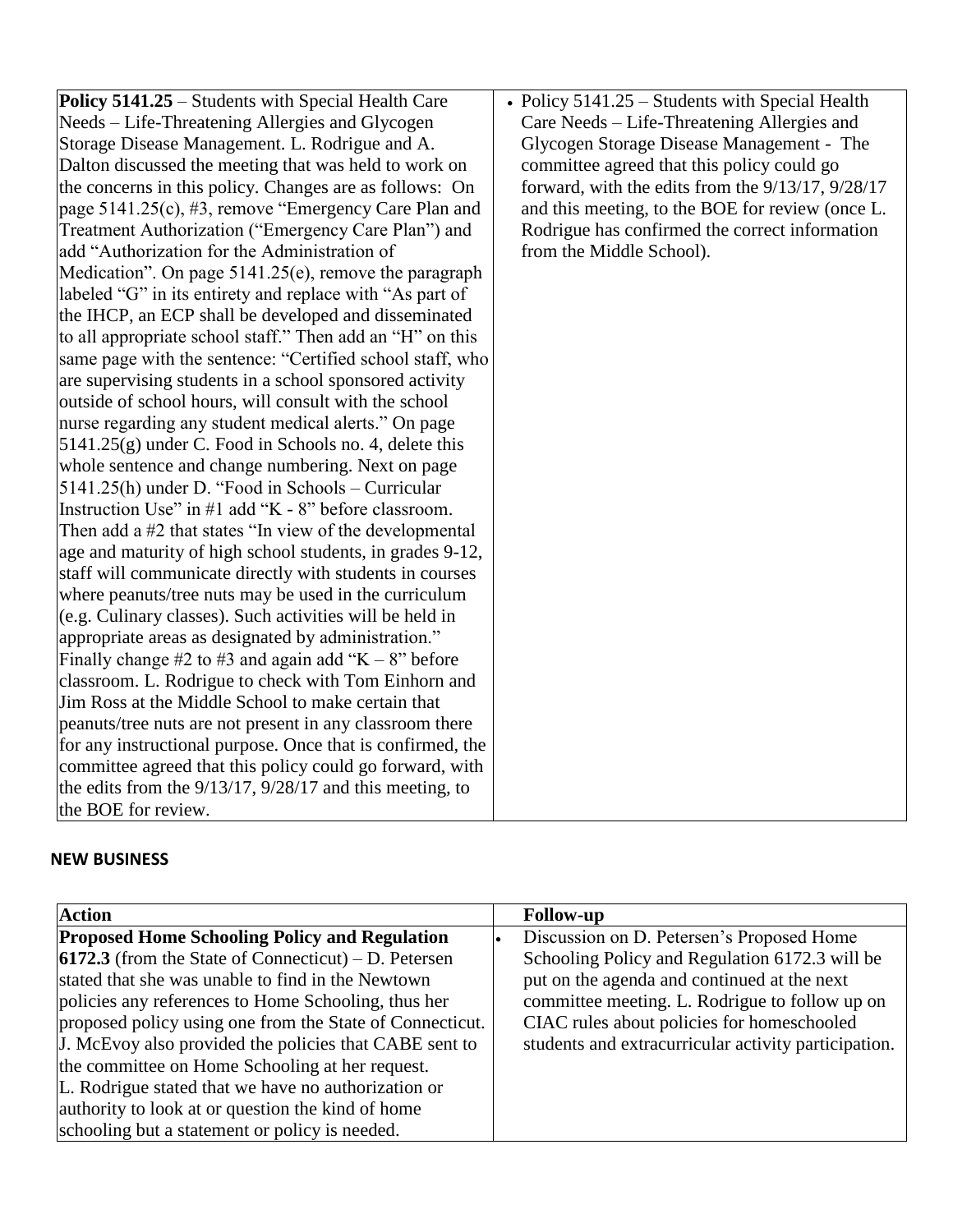| <b>Proposed Home Schooling Policy and Regulation</b>         |  |
|--------------------------------------------------------------|--|
| 6172.3 (continued):                                          |  |
|                                                              |  |
| D. Petersen told the committee that, on the special          |  |
| education side, when someone is home schooling, they         |  |
| send a letter saying basically that "we're here if you need  |  |
| us." The committee reviewed D. Petersen's proposal and       |  |
| commented on #8 on the regulation that states "Newtown       |  |
| Public Schools will adhere to the Connecticut                |  |
| Association of Schools and the CIAC (Connecticut             |  |
| Interscholastic Athletic Conference, Inc) rules and          |  |
| regulations for all extracurricular activities."             |  |
| R. Harriman-Stites asked what does the CIAC say about        |  |
| athletics while being home schooled? L. Rodrigue stated      |  |
| that they can't participate until they return to school.     |  |
| Therefore, she will check on #8 but believes we need to      |  |
| remove it from the policy. L. Rodrigue told the              |  |
| committee that if a student is being home schooled, they     |  |
| are not part of the school and therefore can't participate   |  |
| in activities. She feels that what is needed, at minimal, is |  |
| a process for parents who want to home school.               |  |
| D. Petersen suggested that parents be sent a form, like the  |  |
| one in 6172.3 Form 1 from Hamden. Edits were made to         |  |
| the form – delete the section for "Name of Teacher,          |  |
| Address and Telephone Number" and don't provide a list       |  |
| of subjects but have them list the subjects to be taught.    |  |
| Underneath that list, just have one question "Methods of     |  |
| assessment of student progress:                              |  |
| It was decided to put the discussion of the proposed         |  |
| Home Schooling Policy on the agenda for the next             |  |
| meeting                                                      |  |

# **UPDATE FROM THE SUPERINTENDENT**

| <b>Policy 3541</b> – Transportation - L. Rodrigue did speak | L. Rodrigue asked Tom Einhorn and Jim Ross to    |
|-------------------------------------------------------------|--------------------------------------------------|
| with Tom Einhorn and Jim Ross to discuss the various        | look at other middle schools to see if they have |
| issues regarding students walking and requests from         | any policies or procedures regarding "walkers".  |
| parents. L. Rodrigue feels that there needs to be a process |                                                  |
| for whenever a student is walking at middle school and      |                                                  |
| younger. The level of maturity for students to be able to   |                                                  |
| walk in high school vs. middle school is totally different. |                                                  |
| L. Rodrigue did speak with our lawyer and he said that      |                                                  |
| there should be some kind of sign up at the beginning of    |                                                  |
| the year for students who walk. R. Harriman-Stites stated   |                                                  |
| that for elementary/intermediate students we should have    |                                                  |
| one practice and based on their age/grade. Discussion on    |                                                  |
| this will continue at the next committee meeting.           |                                                  |